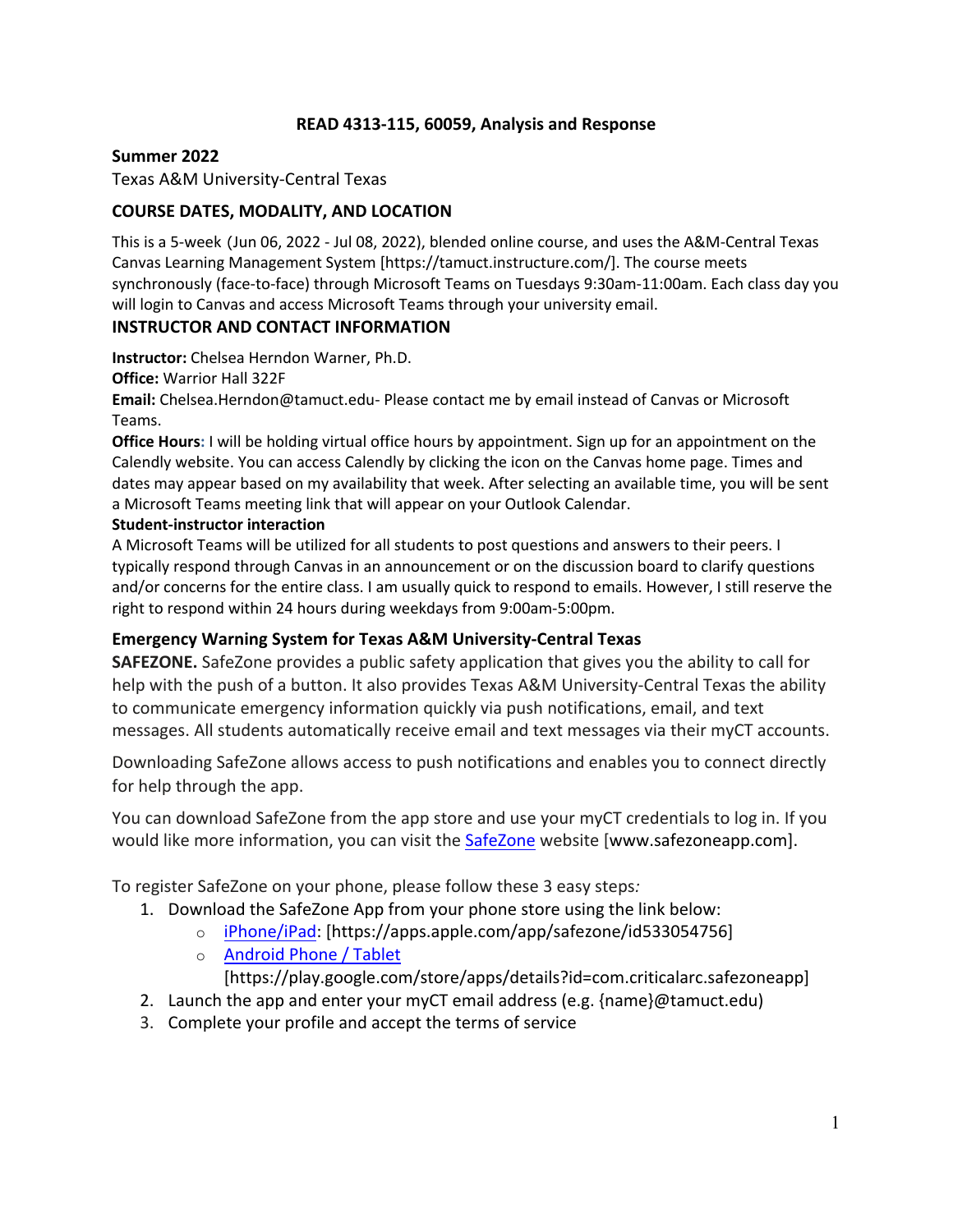#### **COURSE INFORMATION**

### **Course Overview and description**

This course examines the foundational concepts, principles and best practices relating to assessment, utilizing a variety of evaluation and assessment tools. Students will analyze assessment data related to literacy development in order to plan appropriate instruction for typical/atypical learners. In-depth analyses are prepared to communicate student literacy outcomes to various audiences.

#### **Overview**

Topics include reading instruction, assessment, instructional strategies, foundational reading skills, theories of learning, oral language, writing, strategy building, comprehension,

vocabulary, word identification, reading difficulties, second language acquisition, phonological and phonemic awareness.

#### **Student Learning Outcomes (SLOs)**

The learner will:

1. develop an understanding of literacy assessment as an on-going and essential part of reflective teaching and learning

2. explain and evaluate different assessments and their purposes by demonstrating knowledge about the types, characteristics, and appropriate applications of widely used and evolving literacy assessment approaches, measures, and practices.

3. conduct various assessments and analyze the findings.

4. prepare an organized, developed written response based on analysis of assessment data.

5. select appropriate research-based, effective instructional strategies or interventions to address a student's identified need.

## **Competency Goals Statements (certification or standards)**

#### https://tea.texas.gov/sites/default/files/tx293\_final\_framework\_3.2020.pdf

Comp. 13. Analysis and Response: Analyze assessment data related to reading development in foundational reading skills and reading comprehension, and prepare an organized, developed written response based on the data and information presented.

Comp. 2. Foundations of Literacy Assessment: Understand foundational concepts, principles, and best practices related to reading assessment.

## **Required Reading and Textbook(s)**

McAndrews, S. L. (2020). *Literacy assessment and metacognitive strategies*. Guilford Press.

Honig, B. (2018). *Teaching reading sourcebook* (3rd ed.). Academic Therapy Publications.

This is a Writing Instructive (WI) course so writing will be an integral part of my instruction and our interactions. Writing will also be a fundamental way that I measure student mastery of course content. WI means that you will have several opportunities to work on improving your writing skills. For this course, you will work on a sequence of writing tasks that will lead to a final literacy report.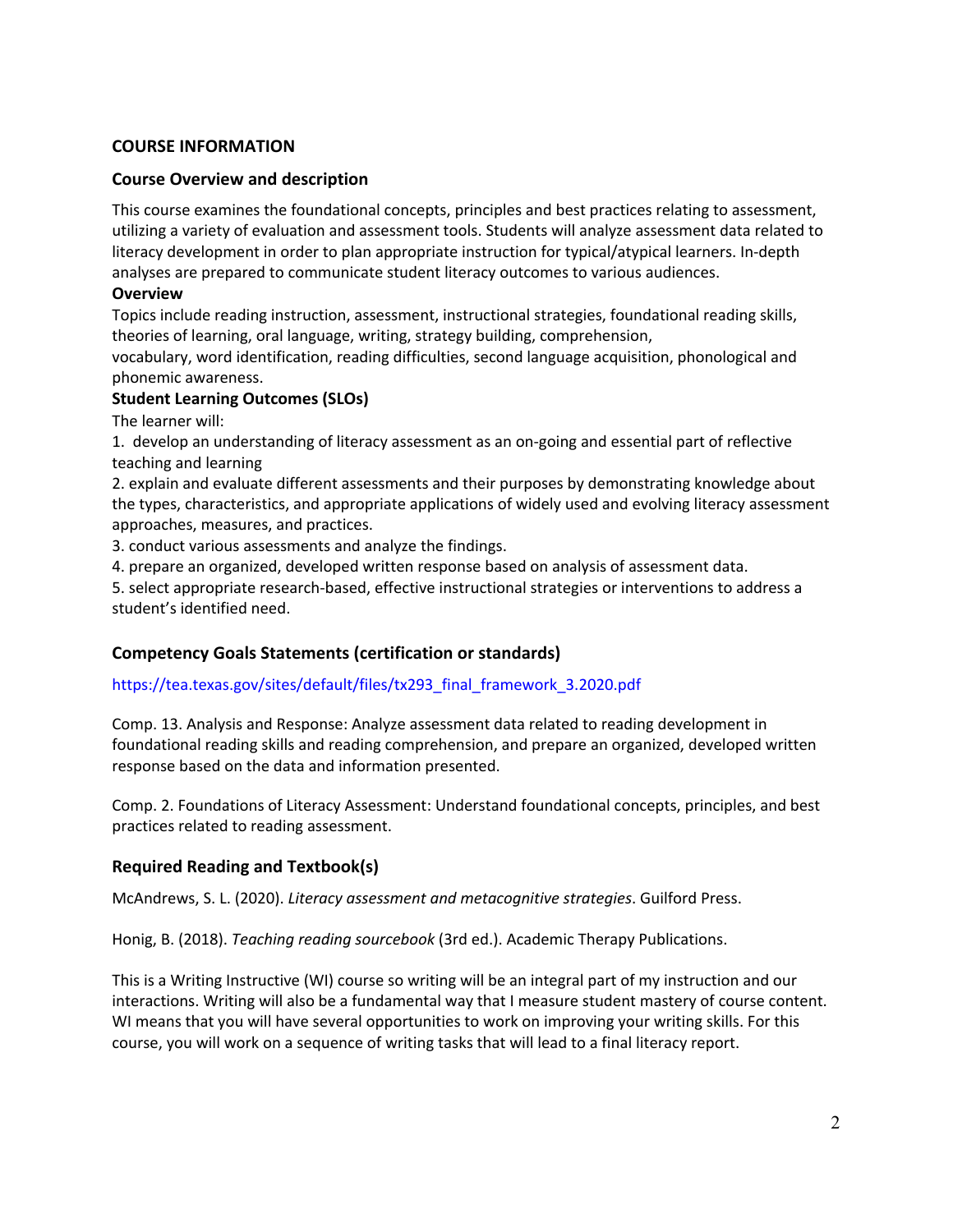### **COURSE REQUIREMENTS**

Course Requirements: (include point values for each- not just a percentage) **Literacy Process Interview** *25 points*

Literacy process interviews are designed to identify the strategies that students use for listening, speaking, reading, writing, viewing, and visually representing. The purpose of this assignment is for you to select a student on a first grade or higher reading level to determine what literacy strategies they can identify. Additional components include interpretation and reflection. (SLOs 1, 2, 3, 4, 5)

#### **Case Study Analysis**

*25 x 3 =75*

Selected case studies illustrate the application of the theories and concepts we discuss in class to real situations with students. The purpose of this assignment is for you to analyze quantitative and qualitative assessment data and evaluate the student's strengths and weaknesses relating to reading development. You must integrate and reference course material using APA format to demonstrate understanding. Additionally, you will discuss instructional changes by responding to guiding questions. (SLOs 1, 2, 4, 5)

#### **Assessment Modules**

*14 points x 5= 70*

You will complete five asynchronous modules related to reading assessment. The purpose of this assignment is for you observe a teacher administering an assessment and record and analyze the data. Additional components include a Flipgrid discussion with your peers providing your analysis and the instructional implications. (SLOs 1, 2, 3, 4, 5)

#### **Literacy Report**

*150 points*

You will select one PK-6th grade student to assess on each of the five pillars of reading: phonemic awareness, phonics, fluency, vocabulary, and comprehension. By using the assessment data to guide future instruction, you will create appropriate lessons for the student and include your analysis and recommendations in a literacy report. Additional components include a presentation using Studio. (SLOs 1, 2, 3, 4, 5)

#### **Quizzes**

*10 points x 8 = 80 Points*

Brief online Canvas quizzes are designed to assess your comprehension of each reading. Each quiz consists of ten objective questions (multiple choice, true-false, and matching questions) equaling ten points total. You will have 15 minutes to complete each quiz. The Canvas quizzes use the Proctorio secure proctor tool in Canvas. This service is provided for you at no additional cost. Technology requirements include any computer meeting the minimum computing requirements, plus web camera, speaker, and microphone (or headset). Proctorio also requires the Chrome web browser with their custom plug in. This service is provided for you at no additional cost. If you have any difficulty accessing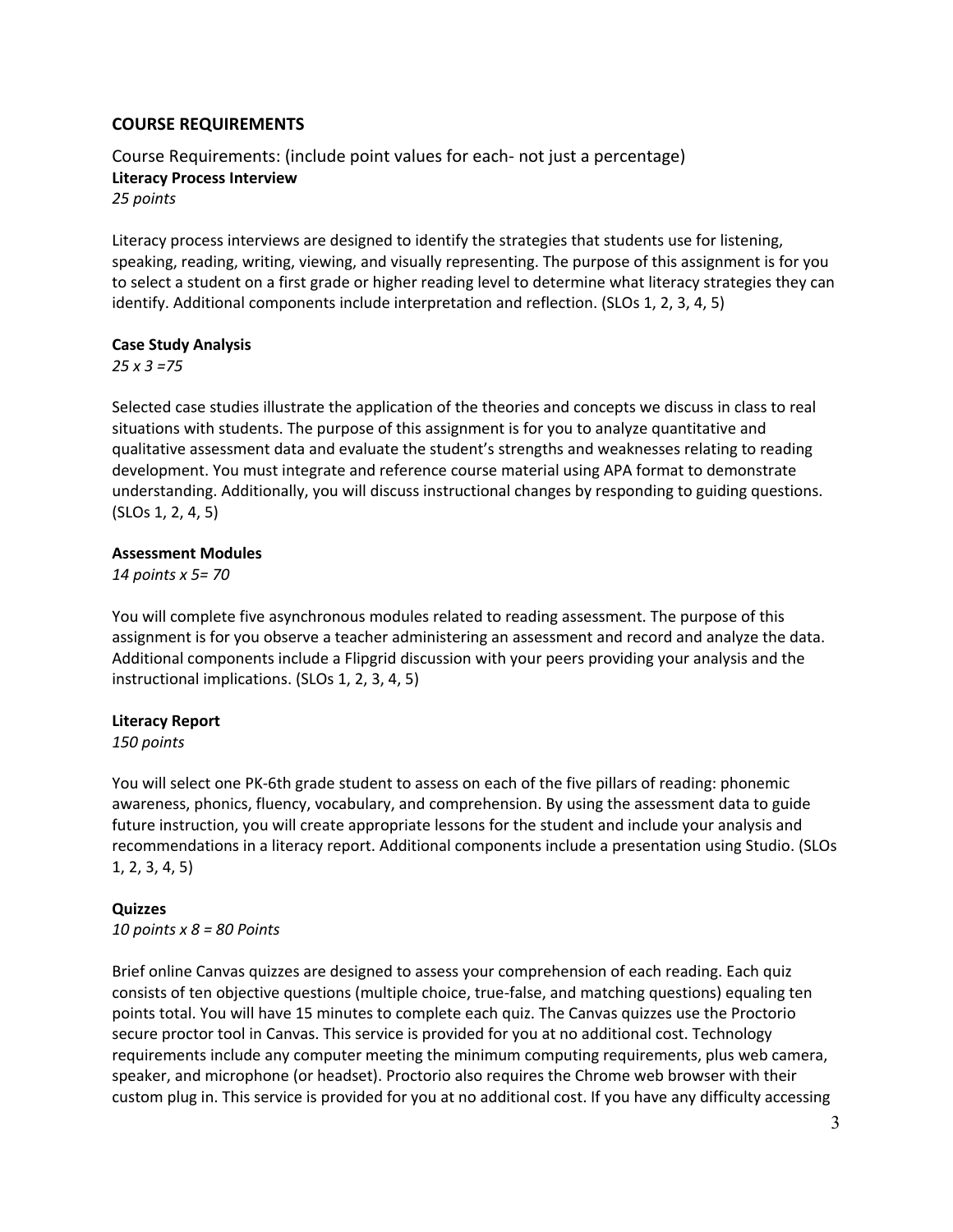Proctorio, contact the IT department.

#### **Final Exam**

100 points

The final exam will be based on both class work and readings. The primary emphasis of the exam comes from the assigned text chapters. The exam will feature both objective questions (multiple choice, truefalse, and matching questions) and brief essay items. You can best prepare for the final by reviewing previous Canvas quizzes. You will have 120 minutes to complete the final exam.

The final exam uses the Proctorio secure proctor tool in Canvas. This service is provided for you at no additional cost. Technology requirements include any computer meeting the minimum computing requirements, plus web camera, speaker, and microphone (or headset). Proctorio also requires the Chrome web browser with their custom plug in. This service is provided for you at no additional cost. If you have any difficulty accessing Proctorio, contact the IT department. (SLOs 1, 2, 3, 4, 5)

## **Grading Criteria Rubric and Conversion**

| Grading                                             |        |                                  |  |  |  |  |  |
|-----------------------------------------------------|--------|----------------------------------|--|--|--|--|--|
| Assignments                                         | Points | <b>Student Learning Outcomes</b> |  |  |  |  |  |
| Literacy Process Interview                          | 25     | 1, 2, 3, 4, 5                    |  |  |  |  |  |
| Case study (25 points each x 3)                     | 75     | 1, 2, 4, 5                       |  |  |  |  |  |
| Assessment Modules<br>$(10$ points each $\times$ 5) | 70     | 1, 2, 3, 4, 5                    |  |  |  |  |  |
| Literacy Report                                     | 150    | 1, 2, 3, 4, 5                    |  |  |  |  |  |
| Quizzes<br>$(10$ points each $\times$ 8)            | 80     | 1, 2, 5                          |  |  |  |  |  |
| Final Exam                                          | 100    | 1, 2, 4, 5                       |  |  |  |  |  |
| <b>Total Points</b>                                 | 500    |                                  |  |  |  |  |  |

## **Posting of Grades**

All assignments will be graded on Canvas. I usually grade assignments very quickly. However, some assignments will take me much longer to grade and provide adequate constructive feedback. Rest assured that I am viewing your assignments in a longer and more thoughtful manner. If you have a question about a graded assignment, make a comment on the grade on the Canvas assignment but please also email me.

#### **Grading Policies**

All assignments must be submitted on time to receive full credit. Any late assignment submitted will have an automatic 10% deduction per day that the assignment is late. Arrangements in exceptional circumstances are the responsibility of the student. Grade changes to reflect bonus points or content literacy guides may not occur until the end of the semester. If you are having a problem submitting an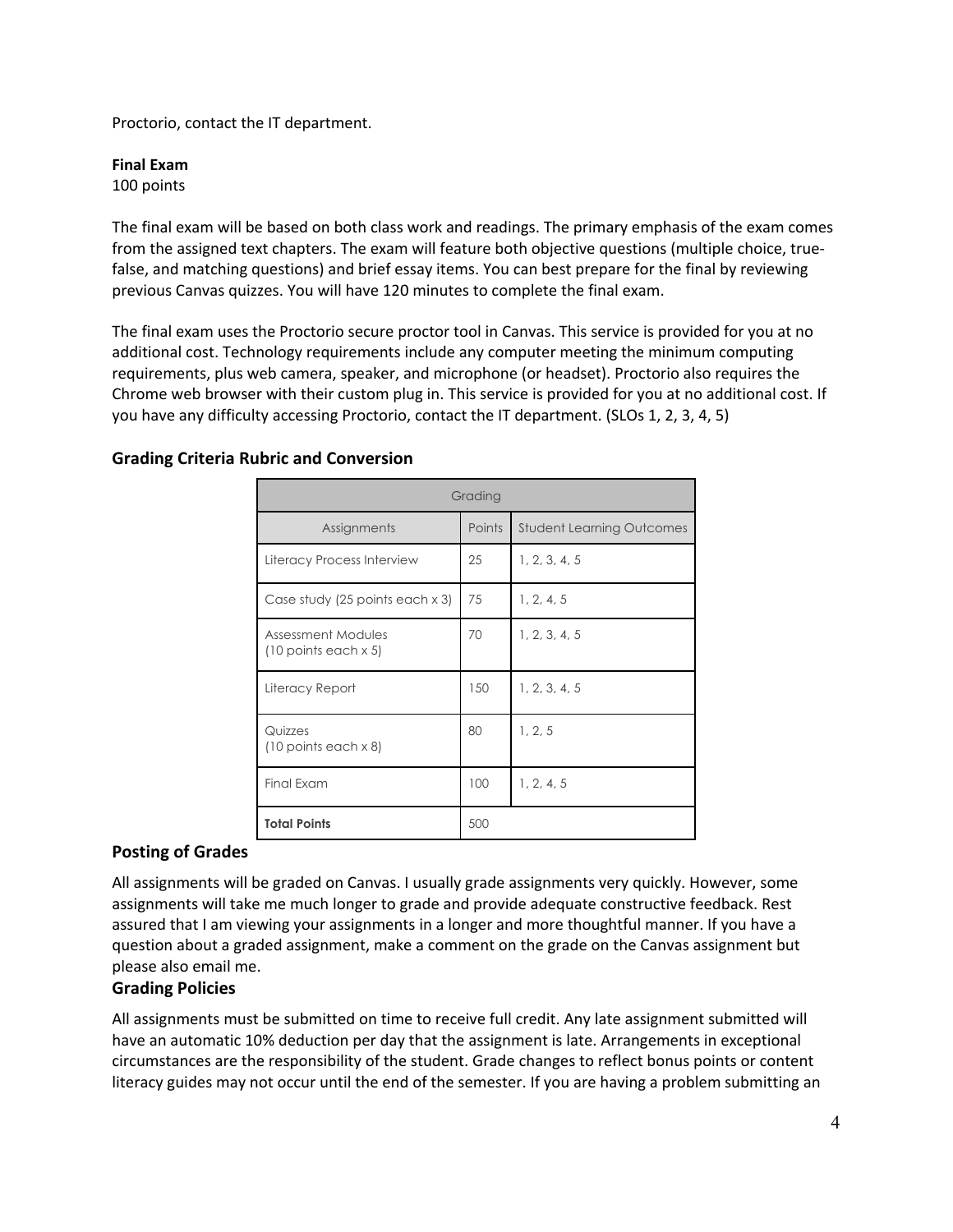assignment, contact the IT department.

**COURSE OUTLINE AND CALENDAR**

**Complete Course Calendar**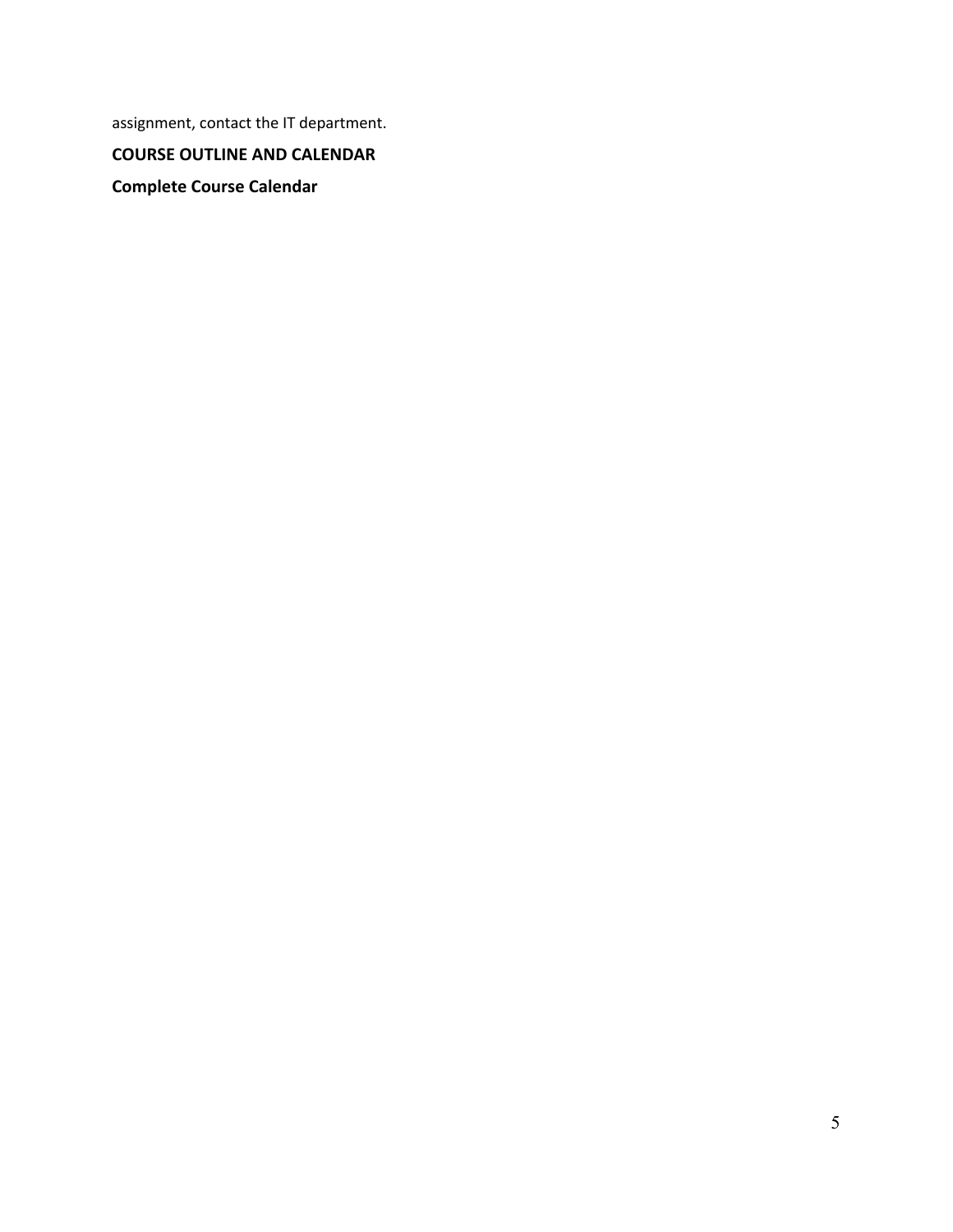## **READ 4313, Literacy Analysis and Response Summer 2022 Semester Calendar**

Readings are to be completed *before* the class for which they are assigned.

Comprehension of most readings will be assessed by a brief quiz. *Assignments and due dates are subject to change*.

Tuesdays: Synchronous through Microsoft Teams 9:30 am - 11:00 am

|        |     |                                                                                                                                                    |     |                                                                                                              | <b>A</b> Article |     |                                                                                                                                  |
|--------|-----|----------------------------------------------------------------------------------------------------------------------------------------------------|-----|--------------------------------------------------------------------------------------------------------------|------------------|-----|----------------------------------------------------------------------------------------------------------------------------------|
| Week   | Mon | <b>Tuesday</b>                                                                                                                                     | Wed | <b>Thursday</b>                                                                                              | Fri              | Sat | <b>Sunday</b>                                                                                                                    |
| Week 1 | 6   | <b>La</b> Chapter 1: Introduction to<br>Literacy, Assessment, and Instruction<br><b>Q</b> Chapter 2: Building Relationships                        | 8   | <b>I</b> MTSS-Teaching Reading Sourcebook<br>Chapter 3: Language Development<br><b>D</b> First Sound Fluency | 10               | 11  | 12<br><b>O</b> Chapter 1: Introduction to Literacy,<br>Assessment, and Instruction<br><b>O</b> Chapter 2: Building Relationships |
| Week 2 | 13  | 14<br><b>Li</b> Chapter 4: Word Analysis<br>(リ) Unveiling insights from assessment<br>data                                                         | 15  | 16<br>Phoneme Segmentation<br>Nonsense Word Fluency                                                          | 17               | 18  | 19<br>Literacy Process Interview<br><b>O</b> Chapter 3: Language Development<br><b>OMTSS</b><br>Case Study 1                     |
| Week 3 | 20  | 21<br><b>Q</b> Chapter 5: Reading Fluency<br><b>Q</b> Seeking Middle Ground:<br>Analyzing Running Records from the<br>Top and Bottom               | 22  | 23<br>Conditional Reading Fluency-1st Grade<br>Cral Reading Fluency-3rd Grade                                | 24               | 25  | 26<br><b>O</b> Chapter 4: Word Analysis<br><b>O</b> Chapter 5: Reading Fluency<br>$\mathscr{P}$ Case Study 2                     |
| Week 4 | 27  | 28<br><b>A</b> Chapter 6: Reading, Listening, and<br>Viewing Comprehension<br><b>Q</b> Chapter 7: Writing Composition<br>and Visual Representation | 29  | 30<br>Work on Literacy Report                                                                                |                  |     |                                                                                                                                  |

**Symbol Key**

& *Literacy Assessment and Metacognitive Strategies*

Assigned reading  $\Box$  Quiz  $\circ$ Written assignments  $\ell$  Podcast  $``\overset{\ell}{\blacktriangleright}$ 

**Q** Teaching Reading Sourcebook

Watch **&** Module  $\overbrace{\mathbb{R}}^{\infty}$ 

July

| Week   | Mon | Tuesday                 | Wed | <b>Thursday</b>         | Fri                                              | Sat | Sunday                                                                                                                                                   |
|--------|-----|-------------------------|-----|-------------------------|--------------------------------------------------|-----|----------------------------------------------------------------------------------------------------------------------------------------------------------|
| Week 5 |     |                         |     |                         |                                                  |     | Chapter 6: Reading, Listening, and<br>Viewing Comprehension<br>Chapter 7: Writing Composition<br>and Visual Representation<br>$\mathscr{L}$ Case Study 3 |
| Week 5 | 4   | Work on Literacy Report | 6   | Work on Literacy Report | 8<br>$\mathscr{P}$ Literacy Report<br>Final Exam |     |                                                                                                                                                          |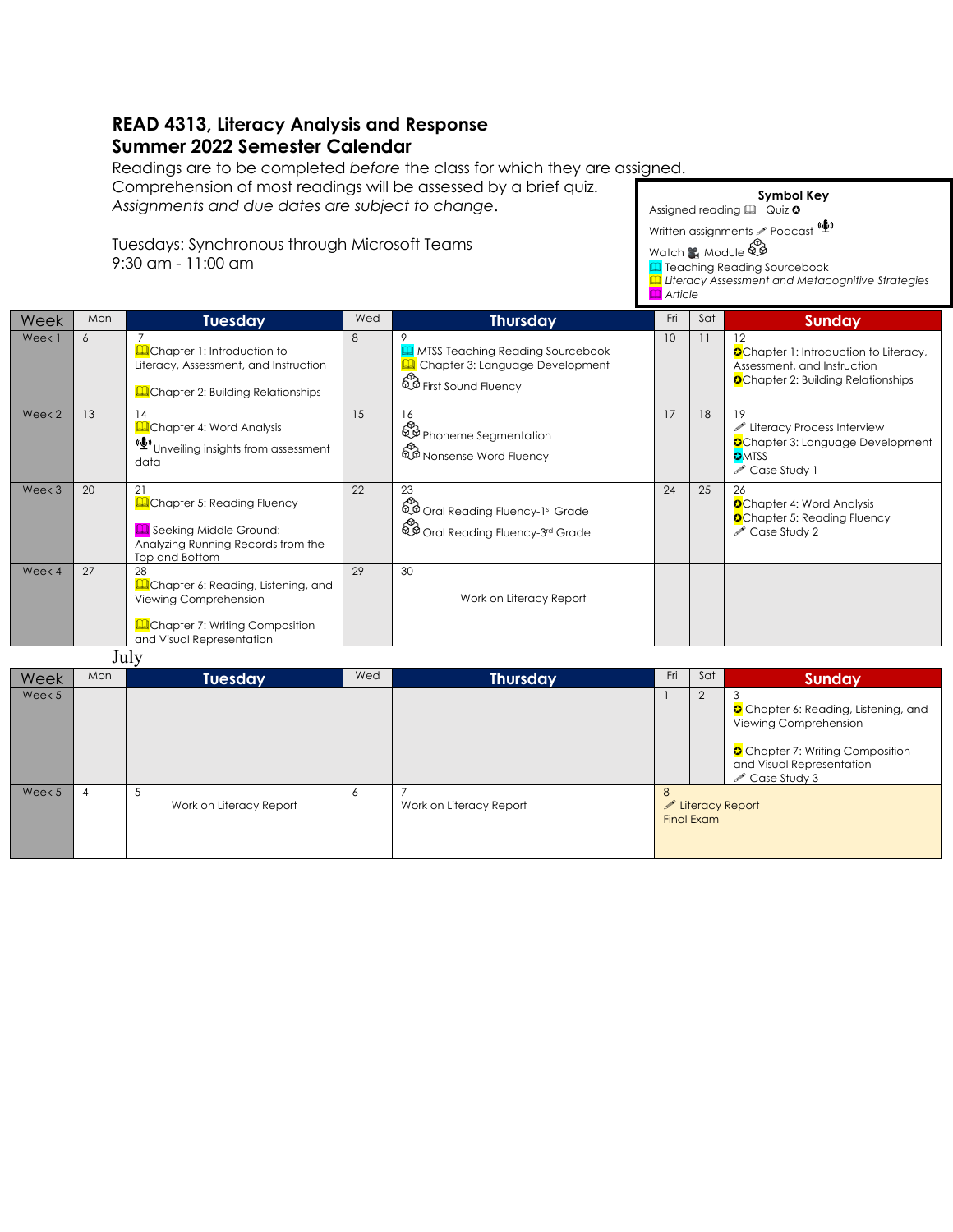### **Important University Dates**

*https://www.tamuct.edu/registrar/academic-calendar.html*

#### **TECHNOLOGY REQUIREMENTS AND SUPPORT**

#### **Technology Requirements**

This course will use the A&M-Central Texas Instructure Canvas learning management system. **We strongly recommend the latest versions of Chrome or Firefox browsers. Canvas no longer supports any version of Internet Explorer.**

Logon to A&M-Central Texas Canvas [https://tamuct.instructure.com/] or access Canvas through the TAMUCT Online link in myCT [https://tamuct.onecampus.com/]. You will log in through our Microsoft portal.

Username: Your MyCT email address. Password: Your MyCT password

## **Canvas Support**

Use the Canvas Help link, located at the bottom of the left-hand menu, for issues with Canvas. You can select "Chat with Canvas Support," submit a support request through "Report a Problem," or call the Canvas support line: 1-844-757-0953.

For issues related to course content and requirements, contact your instructor.

#### **Online Proctored Testing**

A&M-Central Texas uses Proctorio for online identity verification and proctored testing. This service is provided at no direct cost to students. If the course requires identity verification or proctored testing, the technology requirements are: Any computer meeting the minimum computing requirements, plus web camera, speaker, and microphone (or headset). Proctorio also requires the Chrome web browser with their custom plug in.

## **Other Technology Support**

For log-in problems, students should contact Help Desk Central, 24 hours a day, 7 days a week

Email: helpdesk@tamu.edu Phone: (254) 519-5466 Web Chat: [http://hdc.tamu.edu] *Please let the support technician know you are an A&M-Central Texas student.*

## **UNIVERSITY RESOURCES, PROCEDURES, AND GUIDELINES**

#### **Drop Policy**

If you discover that you need to drop this class, you must complete the Drop Request Dynamic Form through Warrior Web.

[https://federation.ngwebsolutions.com/sp/startSSO.ping?PartnerIdpId=https://eisprod.ec.tamuct.edu:443/samlsso&SpSessionAuthnAdapterId=tamuctDF&TargetResource=https%3a %2f%2fdynamicforms.ngwebsolutions.com%2fSubmit%2fStart%2f53b8369e-0502-4f36-be43-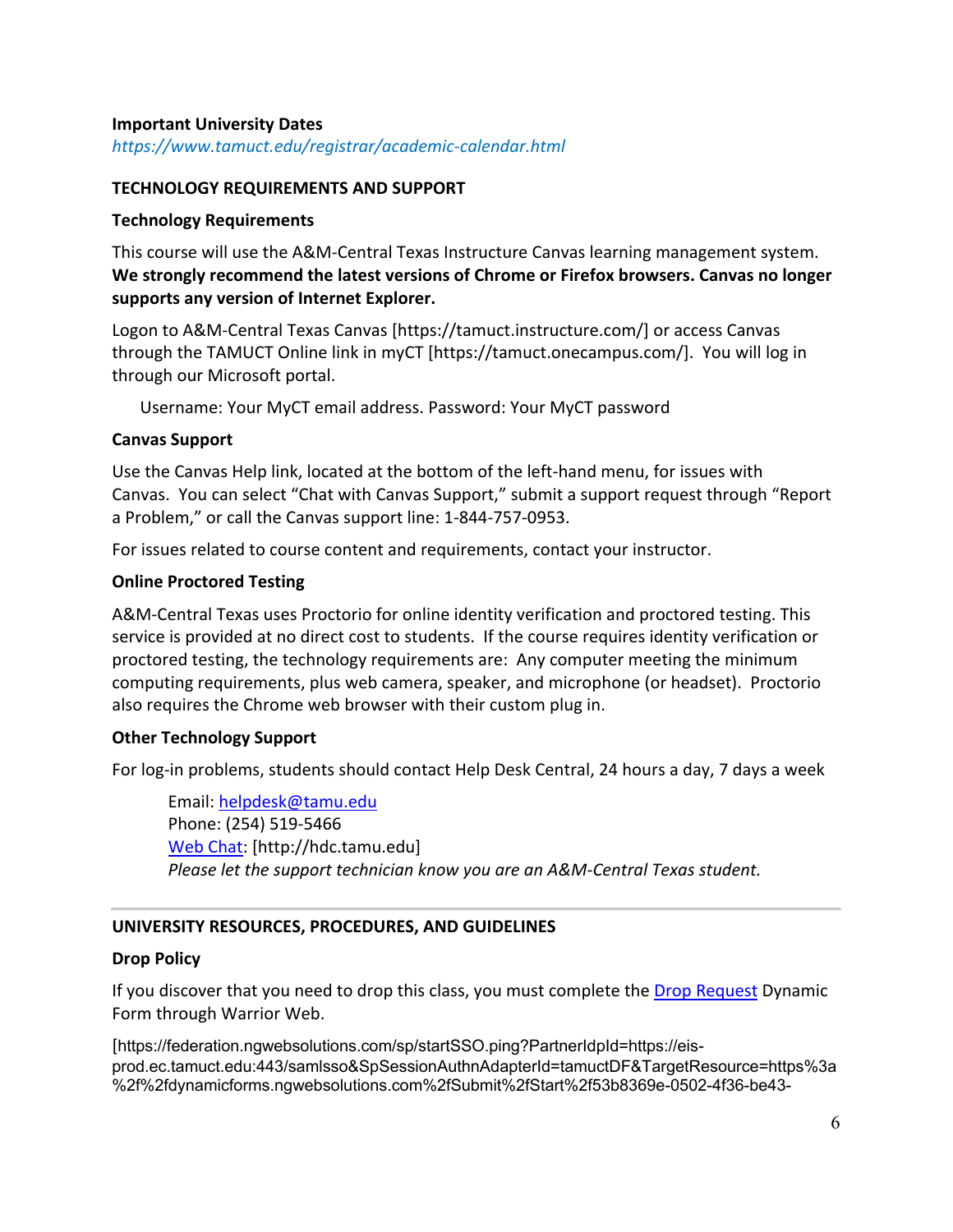## f02a4202f612].

Faculty cannot drop students; this is always the responsibility of the student. The Registrar's Office will provide a deadline on the Academic Calendar for which the form must be completed. Once you submit the completed form to the Registrar's Office, you must go into Warrior Web and confirm that you are no longer enrolled. If you still show as enrolled, FOLLOW-UP with the Registrar's Office immediately. You are to attend class until the procedure is complete to avoid penalty for absence. Should you miss the drop deadline or fail to follow the procedure, you will receive an F in the course, which may affect your financial aid and/or VA educational benefits.

# **Academic Integrity**

Texas A&M University-Central Texas values the integrity of the academic enterprise and strives for the highest standards of academic conduct. A&M-Central Texas expects its students, faculty, and staff to support the adherence to high standards of personal and scholarly conduct to preserve the honor and integrity of the creative community. Any deviation by students from this expectation may result in a failing grade for the assignment and potentially a failing grade for the course. All academic misconduct concerns will be referred to the Office of Student Conduct. When in doubt on collaboration, citation, or any issue, please contact your instructor before taking a course of action.

For more information regarding the Student Conduct process, [https://www.tamuct.edu/student-affairs/student-conduct.html].

If you know of potential honor violations by other students, you may submit a report, [https://cm.maxient.com/reportingform.php?TAMUCentralTexas&layout\_id=0].

# **Academic Accommodations**

At Texas A&M University-Central Texas, we value an inclusive learning environment where every student has an equal chance to succeed and has the right to a barrier-free education. The Warrior Center for Student Success, Equity and Inclusion is responsible for ensuring that students with a disability receive equal access to the university's programs, services and activities. If you believe you have a disability requiring reasonable accommodations, please contact the Office of Access and Inclusion, WH-212; or call (254) 501-5836. Any information you provide is private and confidential and will be treated as such.

For more information, please visit our **Access & Inclusion** Canvas page (log-in required) [https://tamuct.instructure.com/courses/717]

# **Important information for Pregnant and/or Parenting Students**

Texas A&M University-Central Texas supports students who are pregnant and/or parenting. In accordance with requirements of Title IX and related guidance from US Department of Education's Office of Civil Rights, the Dean of Student Affairs' Office can assist students who are pregnant and/or parenting in seeking accommodations related to pregnancy and/or parenting. Students should seek out assistance as early in the pregnancy as possible. For more information, please visit Student Affairs [https://www.tamuct.edu/student-affairs/pregnantand-parenting-students.html]. Students may also contact the institution's Title IX Coordinator.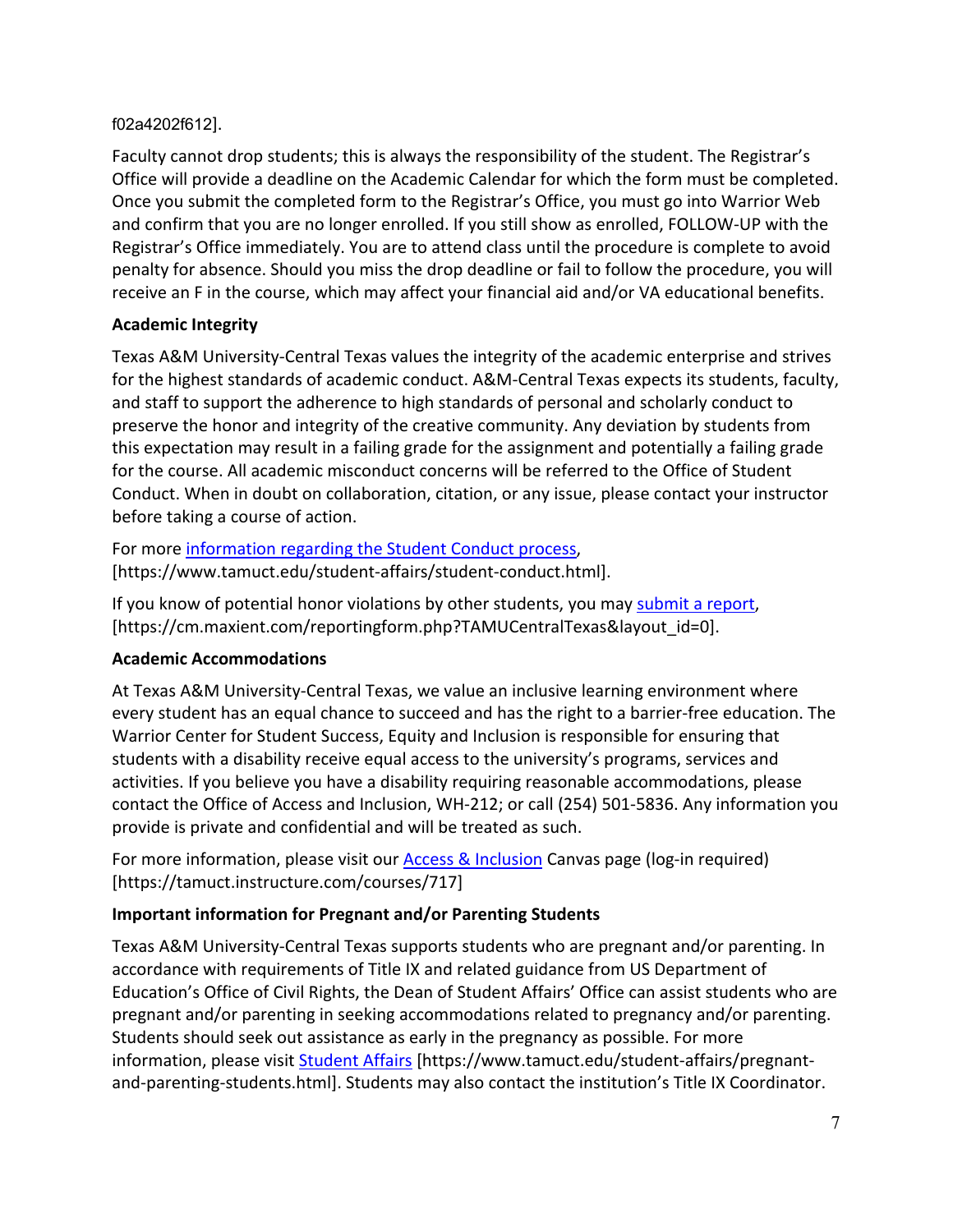If you would like to read more about these requirements and guidelines online, please visit the website [http://www2.ed.gov/about/offices/list/ocr/docs/pregnancy.pdf].

Title IX of the Education Amendments Act of 1972 prohibits discrimination on the basis of sex and gender–including pregnancy, parenting, and all related conditions. A&M-Central Texas is able to provide flexible and individualized reasonable accommodation to pregnant and parenting students. All pregnant and parenting students should contact the Associate Dean in the Division of Student Affairs at (254) 501-5909 to seek out assistance. Students may also contact the University's Title IX Coordinator.

# **Tutoring**

Tutoring is available to all A&M-Central Texas students, both virtually and in-person. Student success coaching is available online upon request.

If you have a question, are interested in becoming a tutor, or in need of success coaching contact the Warrior Center for Student Success, Equity and Inclusion at (254) 501-5836, visit the Warrior Center at 212 Warrior Hall, or by emailing WarriorCenter@tamuct.edu.

To schedule tutoring sessions and view tutor availability, please visit Tutor Matching Services [https://tutormatchingservice.com/TAMUCT] or visit the Tutoring Center in 111 Warrior Hall.

Chat live with a remote tutor 24/7 for almost any subject from on your computer! Tutor.com is an online tutoring platform that enables A&M-Central Texas students to log in and receive online tutoring support at no additional cost. This tool provides tutoring in over 40 subject areas except writing support. Access Tutor.com through Canvas.

## **University Writing Center**

Located in Warrior Hall 416, the University Writing Center (UWC) at Texas A&M University– Central Texas (A&M–Central Texas) is a free service open to all A&M–Central Texas students. For the Summer 2022 semester, the hours of operation are from 10:00 a.m.-4:00 p.m. Monday thru Thursday in Warrior Hall 416 (with online tutoring available every hour as well) with satellite hours available online only Monday thru Thursday from 6:00-9:00 p.m. and most Saturdays from 12:00-3:00 p.m.

Tutors are prepared to help writers of all levels and abilities at any stage of the writing process. While tutors will not write, edit, or grade papers, they will assist students in developing more effective composing practices. By providing a practice audience for students' ideas and writing, our tutors highlight the ways in which they read and interpret students' texts, offering guidance and support throughout the various stages of the writing process. In addition, students may work independently in the UWC by checking out a laptop that runs the Microsoft Office suite and connects to WIFI, or by consulting our resources on writing, including all of the relevant style guides. Whether you need help brainstorming ideas, organizing an essay, proofreading, understanding proper citation practices, or just want a quiet place to work, the UWC is here to help!

Students may arrange a one-to-one session with a trained and experienced writing tutor by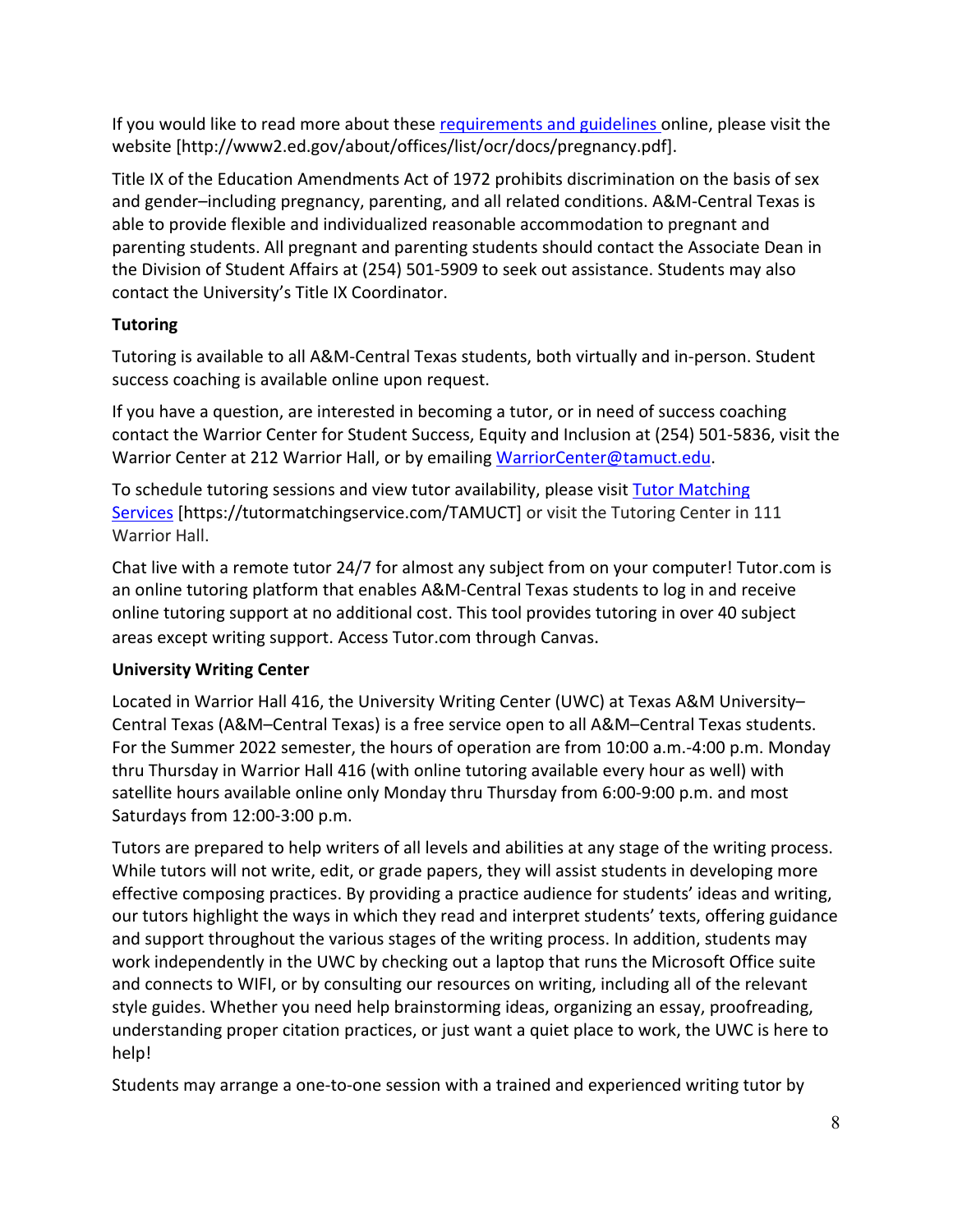making an appointment via WCOnline at [https://tamuct.mywconline.com/]. In addition, you can email Dr. Bruce Bowles Jr. at bruce.bowles@tamuct.edu if you have any questions about the UWC, need any assistance with scheduling, or would like to schedule a recurring appointment with your favorite tutor.

## **University Library**

The University Library provides many services in support of research across campus and at a distance. We offer over 200 electronic databases containing approximately 400,000 eBooks and 82,000 journals, in addition to the 96,000 items in our print collection, which can be mailed to students who live more than 50 miles from campus. Research guides for each subject taught at A&M-Central Texas are available through our website to help students navigate these resources. On campus, the library offers technology including cameras, laptops, microphones, webcams, and digital sound recorders.

Research assistance from a librarian is also available 24 hours a day through our online chat service, and at the reference desk when the library is open. Research sessions can be scheduled for more comprehensive assistance, and may take place virtually through WebEx, Microsoft Teams or in-person at the library. Schedule an appointment

here [https://tamuct.libcal.com/appointments/?g=6956]. Assistance may cover many topics, including how to find articles in peer-reviewed journals, how to cite resources, and how to piece together research for written assignments.

Our 27,000-square-foot facility on the A&M-Central Texas main campus includes student lounges, private study rooms, group work spaces, computer labs, family areas suitable for all ages, and many other features. Services such as interlibrary loan, TexShare, binding, and laminating are available. The library frequently offers workshops, tours, readings, and other events. For more information, please visit our Library website

[http://tamuct.libguides.com/index].

# **OPTIONAL POLICY STATEMENTS**

# **A Note about Sexual Violence at A&M-Central Texas**

Sexual violence is a serious safety, social justice, and public health issue. The university offers support for anyone struggling with these issues. University faculty are mandated reporters, so if someone discloses that they were sexually assaulted (or a victim of Domestic/Dating Violence or Stalking) while a student at TAMUCT, faculty members are required to inform the Title IX Office. If you want to discuss any of these issues confidentially, you can do so through Student Wellness and Counseling (254-501-5955) located on the second floor of Warrior Hall (207L).

Sexual violence can occur on our campus because predators often feel emboldened, and victims often feel silenced or shamed. It is incumbent on ALL of us to find ways to actively create environments that tell predators we don't agree with their behaviors and tell survivors we will support them. Your actions matter. Don't be a bystander; be an agent of change. For additional information on campus policy and resources visit the Title IX webpage [https://www.tamuct.edu/compliance/titleix.html].